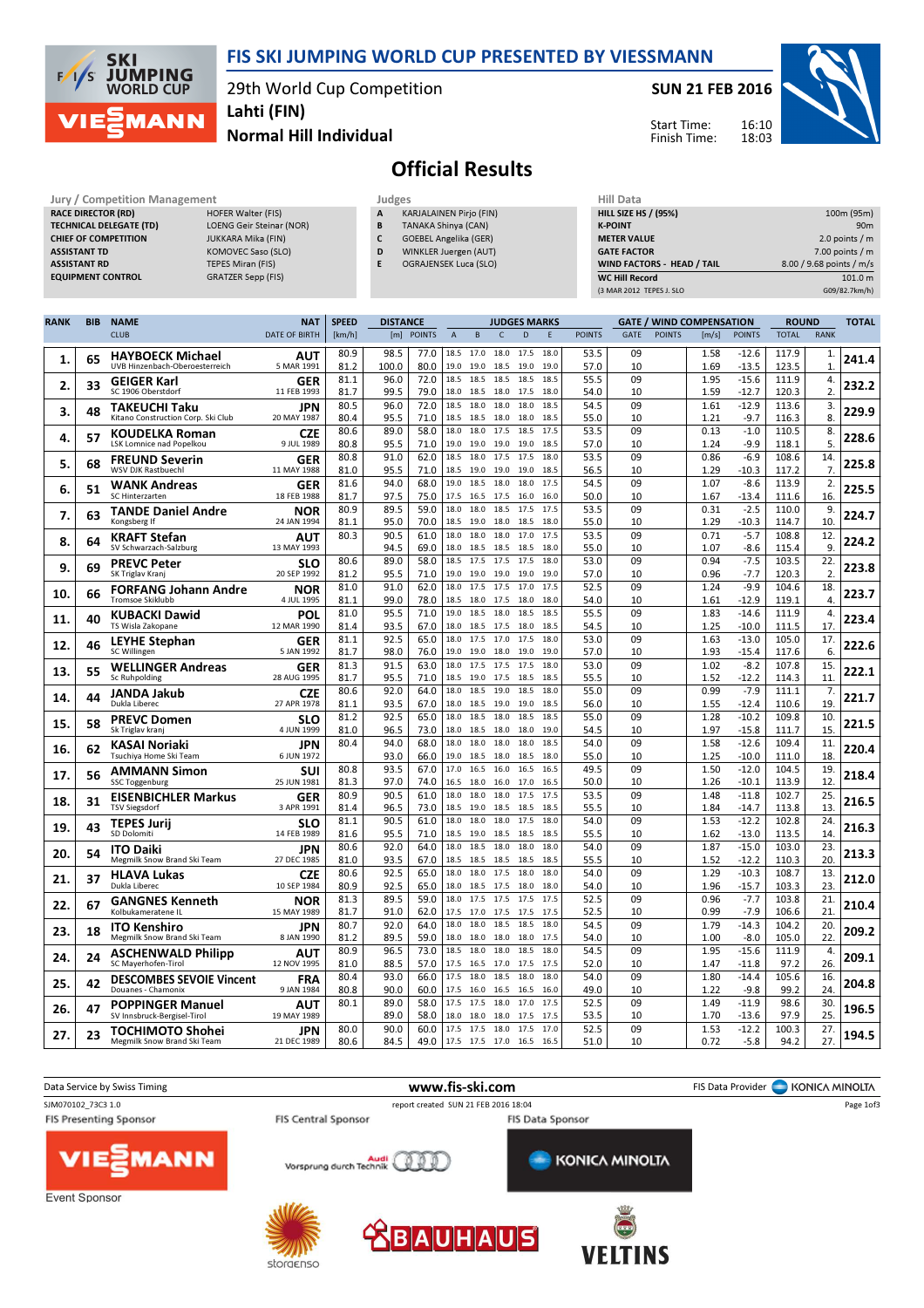FIS SKI JUMPING WORLD CUP PRESENTED BY VIESSMANN

29th World Cup Competition



Lahti (FIN)

SUN 21 FEB 2016

Start Time: Finish Time:



Normal Hill Individual

Official Results

| <b>RANK</b> | <b>BIB</b> | <b>NAME</b>                | <b>NAT</b>           | <b>SPEED</b> |      | <b>DISTANCE</b>     |  |           | <b>JUDGES MARKS</b>      |           |      |               |             |               | <b>GATE / WIND COMPENSATION</b> |               |       |             | <b>TOTAL</b> |
|-------------|------------|----------------------------|----------------------|--------------|------|---------------------|--|-----------|--------------------------|-----------|------|---------------|-------------|---------------|---------------------------------|---------------|-------|-------------|--------------|
|             |            | <b>CLUB</b>                | <b>DATE OF BIRTH</b> | [km/h]       | [ml] | <b>POINTS</b>       |  |           |                          |           |      | <b>POINTS</b> | <b>GATE</b> | <b>POINTS</b> | $\lfloor m/s \rfloor$           | <b>POINTS</b> | TOTAL | <b>RANK</b> |              |
| 28.         | 32         | <b>MURANKA Klemens</b>     | POL                  | 80.4         | 91.0 | 62.0 17.5 17.5 17.5 |  |           |                          | 18.0 17.5 |      | 52.5          | 09          |               | 1.63                            | $-13.0$       | 101.5 | 26.         | 188.7        |
|             |            | TS Wisla Zakopane          | 31 AUG 1994          | 80.9         | 86.5 | 53.0                |  |           | 17.0 17.0 16.5 16.5 17.0 |           |      | 50.5          | 10          |               | 2.04                            | $-16.3$       | 87.2  | 28.         |              |
| 29.         | 61         | <b>FREITAG Richard</b>     | <b>GER</b>           | 80.5         | 89.5 | 59.0                |  | 18.0 18.0 | 18.5 17.5 17.5           |           |      | 53.5          | 09          |               | 1.57                            | $-12.6$       | 99.9  | 28.         | 184.0        |
|             |            | <b>SG Nickelhuette Aue</b> | 14 AUG 1991          | 80.5         | 80.0 | 40.0                |  | 15.0 15.5 | 16.0 16.0 15.5           |           |      | 47.0          | 10          |               | 0.36                            | $-2.9$        | 84.1  | 29.         |              |
| 30.         | 45         | <b>HULA Stefan</b>         | <b>POL</b>           | 80.7         | 90.5 | 61.0                |  | 17.5      | 18.0                     | 17.5      | 17.5 | 52.5          | 09          |               | 1.71                            | $-13.$        | 99.8  | 29.         | L80.0 I      |
|             |            | KS Eve-nement Zakopane     | 29 SEP 1986          | 81.3         | 83.0 | 46.0                |  | 16.0 16.0 | 16.0                     | 16.0      | 16.0 | 48.0          | 10          |               | 1.73                            | $-13.8$       | 80.2  | 30.         |              |

|     |                         |                                                                            |                           |      |      | not qualified for 2nd round |                               |  |      |    |      |         |      |     |      |
|-----|-------------------------|----------------------------------------------------------------------------|---------------------------|------|------|-----------------------------|-------------------------------|--|------|----|------|---------|------|-----|------|
| 31. | 27                      | <b>HVALA Jaka</b><br>Ssk Ponikve                                           | <b>SLO</b><br>15 JUL 1993 | 80.6 | 87.5 |                             | 55.0 16.5 17.0 17.5 17.0 17.5 |  | 51.5 | 09 | 1.11 | $-8.9$  | 97.6 | 31. | 97.6 |
| 32. | 60                      | <b>FANNEMEL Anders</b><br>Hornindal II                                     | <b>NOR</b><br>13 MAY 1991 | 80.6 | 87.0 | 54.0                        | 17.0 17.5 16.5 16.5 17.0      |  | 50.5 | 09 | 1.00 | $-8.0$  | 96.5 | 32. | 96.5 |
| 33. | 19                      | <b>POGRAJC Andraz</b><br>SK Zagorje                                        | <b>SLO</b><br>26 SEP 1991 | 80.2 | 88.0 | 56.0                        | 17.5 17.5 17.5 17.5 17.5      |  | 52.5 | 09 | 1.52 | $-12.2$ | 96.3 | 33. | 96.3 |
| 34. | 50                      | <b>LANISEK Anze</b><br><b>Ssk Menges</b>                                   | <b>SLO</b><br>20 APR 1996 | 80.7 | 87.5 | 55.0                        | 17.5 17.5 17.5 17.0 17.5      |  | 52.5 | 09 | 1.56 | $-12.5$ | 95.0 | 34. | 95.0 |
| 35. | 59                      | <b>STJERNEN Andreas</b><br>Sprova IL                                       | <b>NOR</b><br>30 JUL 1988 | 81.0 | 87.0 | 54.0                        | 16.5 17.5 17.0 17.0 17.0      |  | 51.0 | 09 | 1.34 | $-10.7$ | 94.3 | 35. | 94.3 |
| 36. | 53                      | <b>HAUER Joachim</b><br><b>Bekkelaget SK</b>                               | <b>NOR</b><br>2 FEB 1991  | 80.6 | 86.0 | 52.0                        | 17.5 17.0 17.0 17.0 17.0      |  | 51.0 | 09 | 1.29 | $-10.3$ | 92.7 | 36. | 92.7 |
| 37. | 34                      | <b>ASIKAINEN Lauri</b><br>Kuusamon Frae-Veikot                             | <b>FIN</b><br>28 MAY 1989 | 80.5 | 85.0 | 50.0                        | 16.5 17.5 17.0 17.0 16.5      |  | 50.5 | 09 | 0.99 | $-7.9$  | 92.6 | 37. | 92.6 |
| 38. | 14                      | <b>EGLOFF Luca</b><br>Grabserberg                                          | SUI<br>6 JUN 1995         | 80.8 | 85.0 | 50.0                        | 16.5 17.0 16.5 16.5 16.5      |  | 49.5 | 09 | 0.97 | $-7.8$  | 91.7 | 38. | 91.7 |
| 39. | 30                      | <b>SAKUYAMA Kento</b><br>Kitano Construction Corp. Ski Team                | <b>JPN</b><br>3 JUL 1990  | 80.2 | 85.0 | 50.0                        | 17.0 16.5 16.5 16.5 16.5      |  | 49.5 | 09 | 1.09 | $-8.7$  | 90.8 | 39. | 90.8 |
| 40. | 38                      | <b>HILDE Tom</b><br>Asker Skiklubb                                         | <b>NOR</b><br>22 SEP 1987 | 80.8 | 85.5 | 51.0                        | 16.0 16.5 16.0 16.5 16.5      |  | 49.0 | 09 | 1.22 | $-9.8$  | 90.2 | 40. | 90.2 |
| 41. | 29                      | <b>BOYD-CLOWES Mackenzie</b><br>Altius Nordic Ski Club                     | <b>CAN</b><br>13 JUL 1991 | 80.7 | 82.5 | 45.0                        | 16.5 17.0 17.0 16.5 16.5      |  | 50.0 | 09 | 0.82 | -6.6    | 88.4 | 41. | 88.4 |
| 42. | 21                      | <b>KORNILOV Denis</b><br>Sdushor CSP N. Novgorod Dinamo                    | <b>RUS</b><br>17 AUG 1986 | 79.9 | 83.0 | 46.0                        | 16.0 16.5 17.0 16.5 16.5      |  | 49.5 | 09 | 0.97 | $-7.8$  | 87.7 | 42. | 87.7 |
| 43. | 16                      | <b>AHONEN Janne</b><br>Lahden Hiihtoseura                                  | <b>FIN</b><br>11 MAY 1977 | 81.0 | 84.5 | 49.0                        | 16.5 16.5 17.0 16.5 16.5      |  | 49.5 | 09 | 1.43 | $-11.4$ | 87.1 | 43. | 87.1 |
| 44. | $\overline{\mathbf{z}}$ | OJALA Juho<br>Kuusamon erae-veikot                                         | <b>FIN</b><br>17 MAR 1995 | 80.5 | 83.5 | 47.0                        | 16.5 17.0 17.5 16.5 16.5      |  | 50.0 | 09 | 1.26 | $-10.1$ | 86.9 | 44. | 86.9 |
| 45. |                         | <b>NOMME Martti</b><br>Voru Sportschool                                    | <b>EST</b><br>7 AUG 1993  | 80.3 | 83.5 | 47.0                        | 16.0 17.0 17.0 16.5 16.5      |  | 50.0 | 09 | 1.34 | $-10.7$ | 86.3 | 45. | 86.3 |
| 46. | 35                      | <b>ZYLA Piotr</b><br>WSS Wisla                                             | <b>POL</b><br>16 JAN 1987 | 80.3 | 82.5 | 45.0                        | 16.5 17.5 17.0 16.5 16.5      |  | 50.0 | 09 | 1.41 | $-11.3$ | 83.7 | 46. | 83.7 |
| 47. | 25                      | <b>HAZETDINOV Ilmir</b><br>SDUSHOR 33 MOSKOVSKAYA OBLAST - RES 28 OCT 1991 | <b>RUS</b>                | 80.2 | 81.0 | 42.0                        | 16.0 16.5 17.0 16.5 16.5      |  | 49.5 | 09 | 1.07 | $-8.6$  | 82.9 | 47. | 82.9 |
| 48. | 22                      | <b>LARINTO Ville</b><br>Lahden Hiihtoseura                                 | <b>FIN</b><br>11 APR 1990 | 80.5 | 80.5 | 41.0                        | 16.0 16.0 17.5 16.0 16.0      |  | 48.0 | 09 | 1.00 | -8.0    | 81.0 | 48. | 81.0 |
| 49. | 52                      | <b>KRANJEC Robert</b><br>SK Triglav Krani                                  | <b>SLO</b><br>16 JUL 1981 | 80.6 | 78.5 | 37.0                        | 14.5 14.5 15.0 14.5 15.0      |  | 44.0 | 09 | 0.13 | $-1.0$  | 80.0 | 49. | 80.0 |
| 50. | 36                      | <b>KOFLER Andreas</b><br>SV Innsbruck-Bergisel-Tirol                       | <b>AUT</b><br>17 MAY 1984 | 80.6 | 78.5 | 37.0                        | 16.0 14.5 14.5 15.0 15.0      |  | 44.5 | 09 | 0.87 | $-7.0$  | 74.5 | 50. | 74.5 |



storaenso